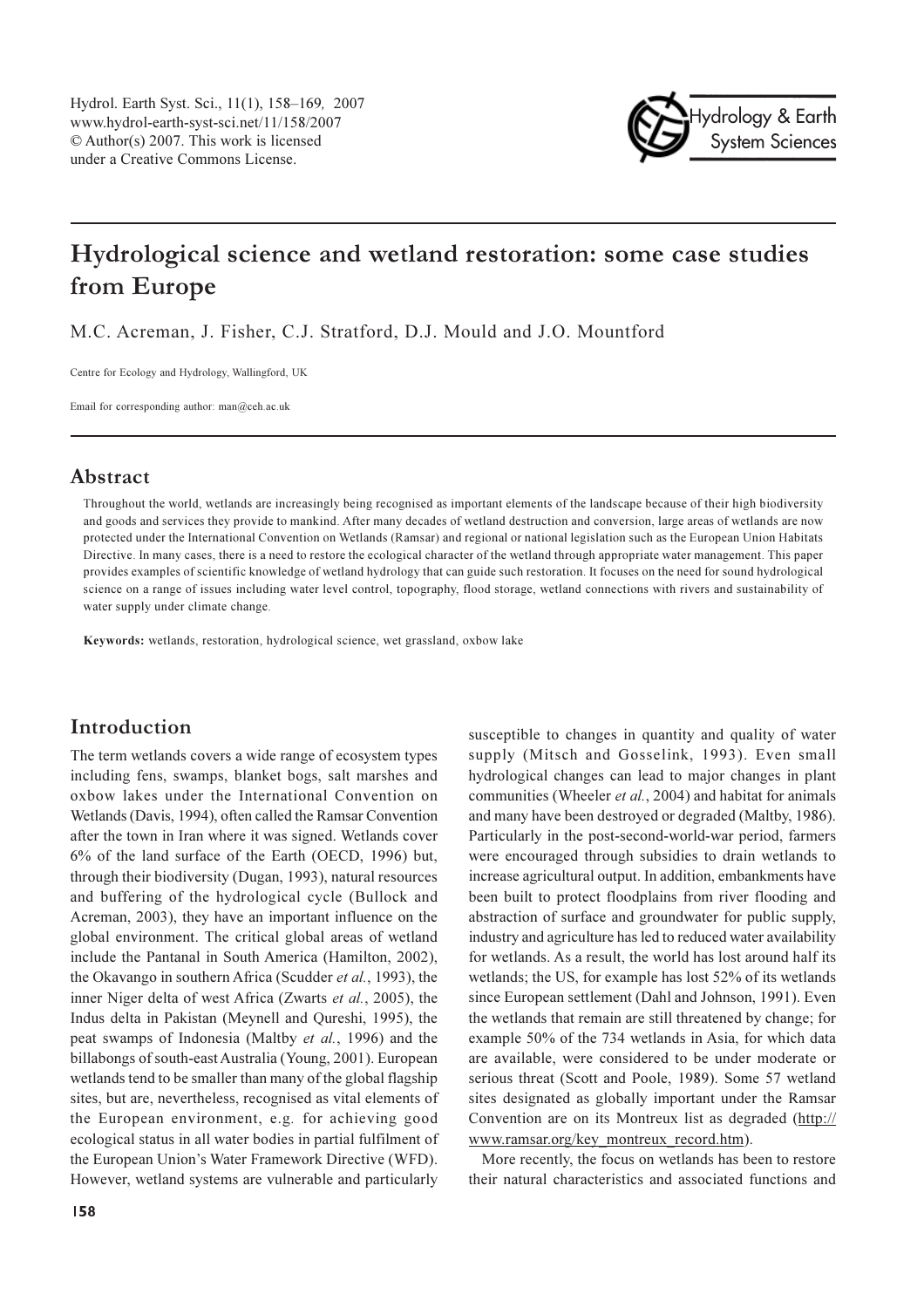values (Ramsar, 2000), with farmers encouraged or subsidised to maintain high water levels. The gradual change from site protection to 'creative conservation' began in 1935 in the American prairies; by 1990, ecologists and nature conservationists were very active in the rehabilitation of degraded habitats and, where these habitats had been entirely destroyed, in the re-creation of some approximation to the original (Sheail et al., 1997). Since hydrology is the most important determinant of the establishment and maintenance of wetlands (Mitsch and Gosselink, 1993; Hollis and Thompson, 1998), water management is the key to wetland restoration.

Restoration can be very expensive and time consuming and success cannot be guaranteed because of a lack of full understanding of the complex processes that determine the character of a wetland (Mitsch and Gosselink, 1993). To maximise the likelihood of success, restoration must be underpinned by sound science. Wetland restoration is a new, but growing, area of research and has been the subject of many major conferences (e.g. Wheeler *et al.*, 1995). Whilst knowledge of hydrological processes of wetlands is growing, there are still many gaps in understanding exactly how best to restore the wetness to wetlands. In this paper, the major issues in the hydrological science of wetland restoration are presented through a series of European case studies (Fig. 1) and to highlight some pitfalls of restoration measures.



Fig. 1. Location of case study sites in Europe

The major issues are:

- Water availability for restoration at required times.
- The role of models in understanding and assessing the likely success of restoration.
- The effectiveness of ditch water level management on in-field wetness.
- The utility of reconnecting river channels to floodplains  $\bullet$ and oxbow lakes.
- The impact of restoration on the hydrological functions  $\bullet$ of wetlands.

### Making wetlands wet again: the cases of Tadham Moor and Otmoor, UK

A water table level at or near the surface, either periodically or permanently, is widely recognised as a key characteristic of wetlands (Mitsch and Gosselink, 1993). High water table levels result from an excess of water input over water loss from the wetland and are, thus, a combination of hydrological conditions in a catchment (including rainfall, river flows and groundwater movement) and the permeability of the wetland soils. In many catchments containing wetlands, the hydrological cycle and, hence, water availability, have been altered significantly by water resources or flood protection measures to meet public water supply, agriculture or industrial needs. Even where restoration of wetlands is agreed by a wide range of stakeholders and forms part of river basin management plans, it may not be feasible to restore all hydrological processes in the catchment. Consequently, wetland restoration must be based on retaining high water table levels within the site, in situations where the water table in the surrounding land is much lower. At Wicken Fen in eastern England, for example, maintaining the wetland depends on a water-proof plastic membrane in the site's embankment, since arable farming has lowered, by some 5 m, the level of the surrounding land, leaving the wetland perched and liable to drain completely if not protected (McCartney et al., 2000).

A key management tool at many European wetlands is the maintenance of high water levels in ditches using small water-retaining structures such as penning boards or sluice gates, often associated with pumps to transfer water into the wetland. A typical example is Tadham Moor in southwest England, a Site of Special Scientific Interest (SSSI) which is part of the Somerset Levels and Moors Special Protection Area for Birds under the Natura 2000 network. The soils of this wetland comprise 1 to 3 m of peat overlying marine clay. Over much of Tadham Moor, ditches, pumped to a low level in winter to stimulate agricultural land drainage, are kept high in summer to provide stock watering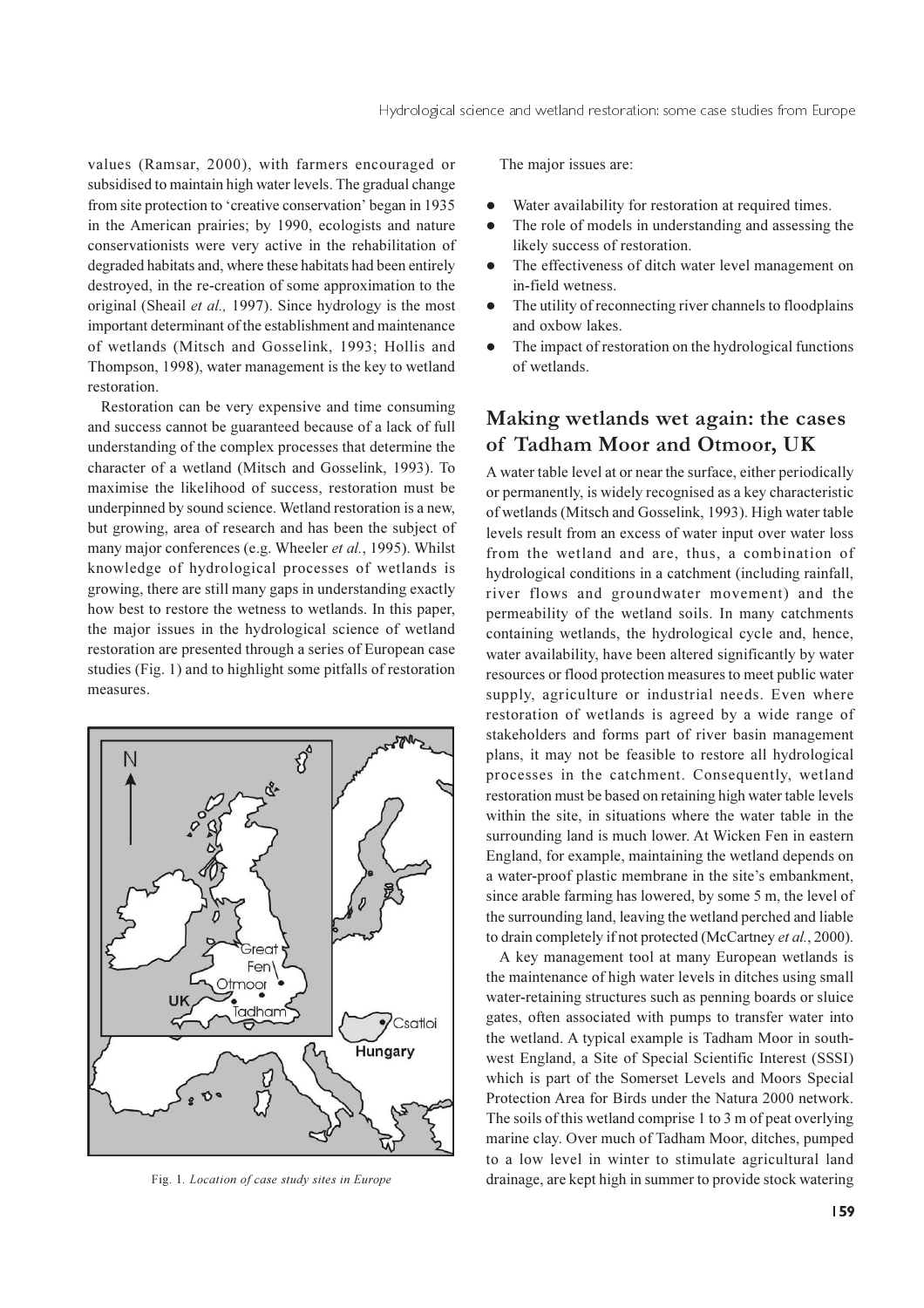

Fig. 2. Water table levels across an 80 m wide field at Tadham Moor bounded by ditches. Summer profile observed (diamonds) and modelled (solid line) and winter profile observed (squares) and modelled (dashed line).

and wet-fencing. This regime is known locally as Tier 1 and is quite different from the natural regime, which is characterised by winter flooding and drier summer conditions. Restoration of wetland conservation areas has involved using penning boards and pumps to keep ditch water levels at mean field level in the winter and 300 mm below this level in the summer (as part of a set of rules for environmentally sensitive management called Tier 3, for which farmers can receive subsidies of up to £700 per hectare per year). Most of the area has been levelled, removing the historical topography of the wetlands, including natural shallow channels called sloughs. Without these features, even when ditch water levels are at field level, water can move towards the centre of the field only by passing through the (possibly relatively impermeable) soil substrate and, hence, may penetrate only about 10 metres into the field, leaving the water table in the centre of the field controlled by rainfall and evaporation (Acreman et al., 2000). Figure 2 shows water table levels across a field at Tadham Moor in periods in winter and summer when ditch levels were approximately the same. Squares (observed dip well levels) and dashed line (modelled) are for the winter (19 December 1997) and diamonds (observed dip well levels) and solid line (modelled) are for the summer (31 July 1997). Thus, even in relatively permeable soils, ditch water level management alone may not achieve water table targets across a site.

In such cases, fuller control over water table levels in the wetland can be achieved only by restoring elements of the natural topography. Shallow ditches  $(0.2-0.3 \text{ m}$  deep, 2–3 m wide), called grips, have been cut in some wetlands (e.g. on the RSPB bird reserve at Otmoor in the  $UK - see$ Fig. 3) to connect main ditches with field interiors. The



pattern of grips tended to be a regular grid rather than a natural dendritic type to allow efficient agricultural management practices, such as cutting hay by machine.

On Otmoor, a project funded by the UK Department of Environment, Food and Rural Affairs has been established to study the impact of installing grips at different spacings; 5, 10 and 20 m. Soil water was monitored at stations in transects perpendicular to the channels at distances  $0.1, 0.5$ , 1.0, 2.5, 5.0 and 10.0 m from the edge of the grip (where space permits, e.g. no 10 m stations between grips 5 m apart). Figure 4 shows a cross section profile through seven grips. The top line is the ground surface, the middle line is the water table when the grips contain water but conditions are getting drier (sample date 26/4/2005) and the dashed line shows the water table when the grips are dry but conditions are getting wetter (sample date  $20/10/2005$ ). Vertical lines indicate the locations of the grips. Clearly, in April the grips



Fig. 4. Water table levels across a wetland where grips have been installed (the locations of the grips are marked by vertical lines). Top line (solid) = ground surface, middle line (dotted) = grips wet  $(26/4/2005)$ , bottom line (dashed) = grips dry (20/10/2005).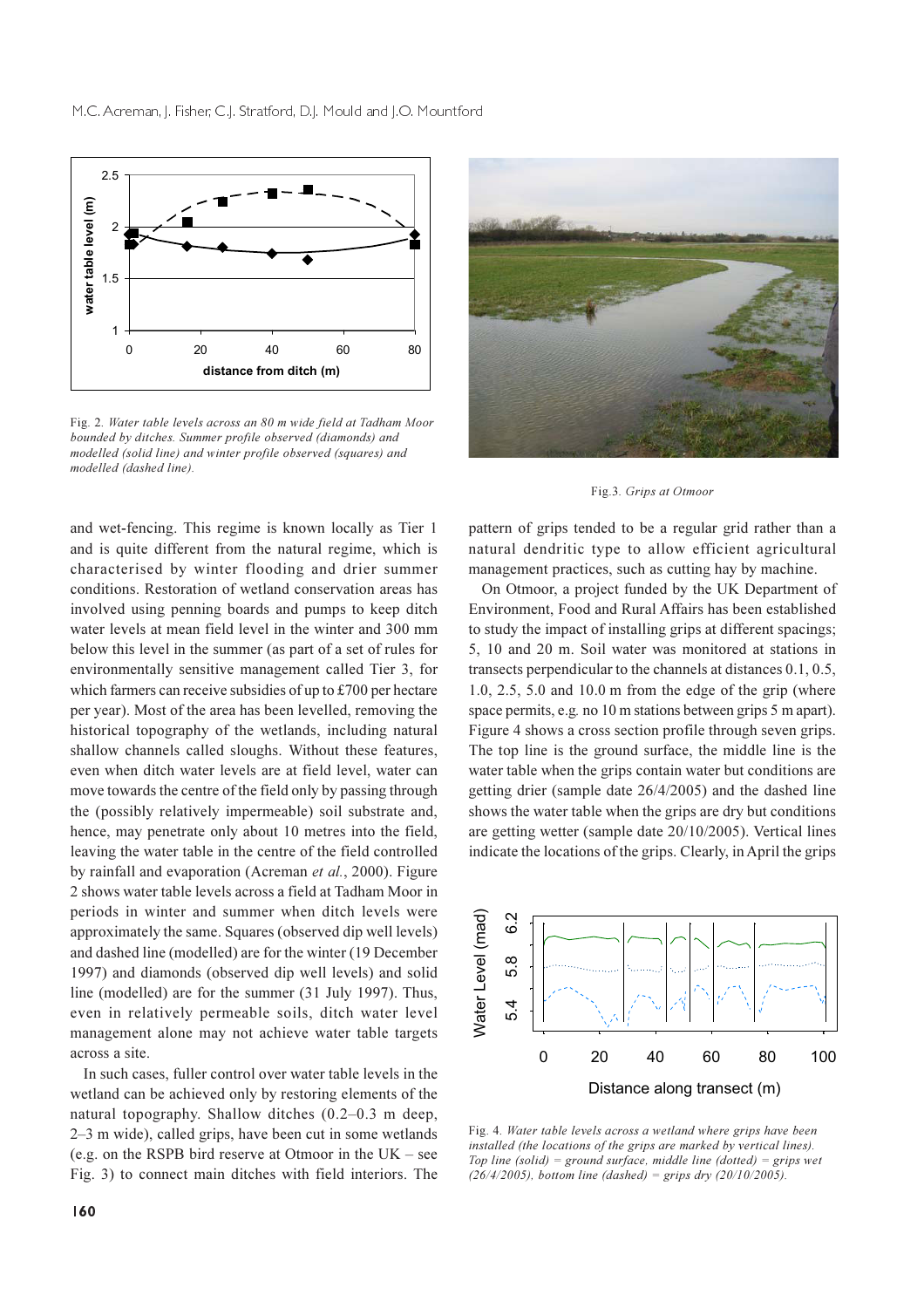were acting as irrigators with lower water tables between grips. In October, the reverse situation exists where the grips are draining water.

# Modelling wetland water table variations: the case of Tadham Moor. UK

The hydrological processes associated with wetland restoration must be understood for various reasons. These include: quantification of the water requirements of water level control schemes (e.g. Tier 3), the effectiveness of raising or lowering ditch water levels in influencing in-field water table levels, and quantification of the effect of changing water table conditions on evaporation, vegetation diversity and soil microbial activity. Field-based manipulation experiments are essential to an understanding of the hydrological processes in wetlands, but they can be expensive, time-consuming and give only limited scope for studying different scenarios. The use of models in addition to field experiments is often less expensive and gives an opportunity to explore changes in conditions that would be difficult to impose in the field (e.g. increased rainfall or air temperature). A validated model of water table behaviour enables assessment of the effects of various water level management strategies and also of factors such as climate change.

A variety of models from steady-state, 1-dimensional to transient 3-dimensional have been used over a range of wetland types to simulate water table fluctuations (Bradford and Acreman, 2003). This work used the groundwater model Groundwater Vistas (GWV) v3, based on the widely available MODFLOW code (McDonald and Harburgh, 1988). The inclusion of wetlands within regional scale groundwater models will help understanding of whether a wetland is at risk from groundwater abstraction or is a significant source of recharge to a groundwater system (Whiteman *et al.*, 2004). The use of a groundwater rather than a ditch drainage model was, therefore, felt to be justified, and GWV was particularly beneficial as it is currently the model preferred by the UK Environment Agency.

The site, within the Tadham Moor SSSI, has the benefit that, within an area of  $\sim 60$  ha, individual fields, generally 300 m long and 40 to 80 m wide, are intersected by ditches, the water levels of which are either Tier 1 or Tier 3. Some fields are entirely surrounded by Tier 3 ditches, some by a combination of Tier 3 and Tier 1 ditches and some entirely by Tier 1 ditches. A network of dipwells was installed to obtain measurement of the unconfined water table. Ditch

water levels were recorded at stage boards and an automatic weather station recorded meteorological variables such as wind speed, humidity, radiation and precipitation.

The model was set up initially for a 2-dimensional transect through a 70 m-wide field with Tier 1 ditches on both sides. The monitoring dipwells are at 1.5, 4, 9.5, 20 and 40 m from the edge of one of the ditches. The peat was represented by a layer of uniform thickness 1.6 m and, in the absence of site-specific measurements of hydraulic characteristics, values for peat were taken from the literature. Fixed values were employed for specific storage  $(0.0001)$  and porosity (0.24). Hydraulic conductivity and specific yield were both calibrated during model runs. The best fit value for hydraulic conductivity was  $2.0 \text{ m day}^{-1}$  which is close to the 1.6 m day<sup>-1</sup> found by Bradley and Brown (1995). The optimum value of specific yield was 0.2, which matched the 0.2 of Armstrong (1993). The model was run in transient mode on a daily time-step using as input data daily average ditch water level, daily total rainfall and daily evaporation derived from monthly mean values. The dipwells were monitored fortnightly throughout the modelled period and were used to calibrate the model.

Figure 5 shows the results of the calibrated model runs for dipwells 1 and 5. After an initial run-in period of



Fig. 5. Observed (solid lines with circles) and predicted (dotted line) water levels in two dip wells on Tadham Moor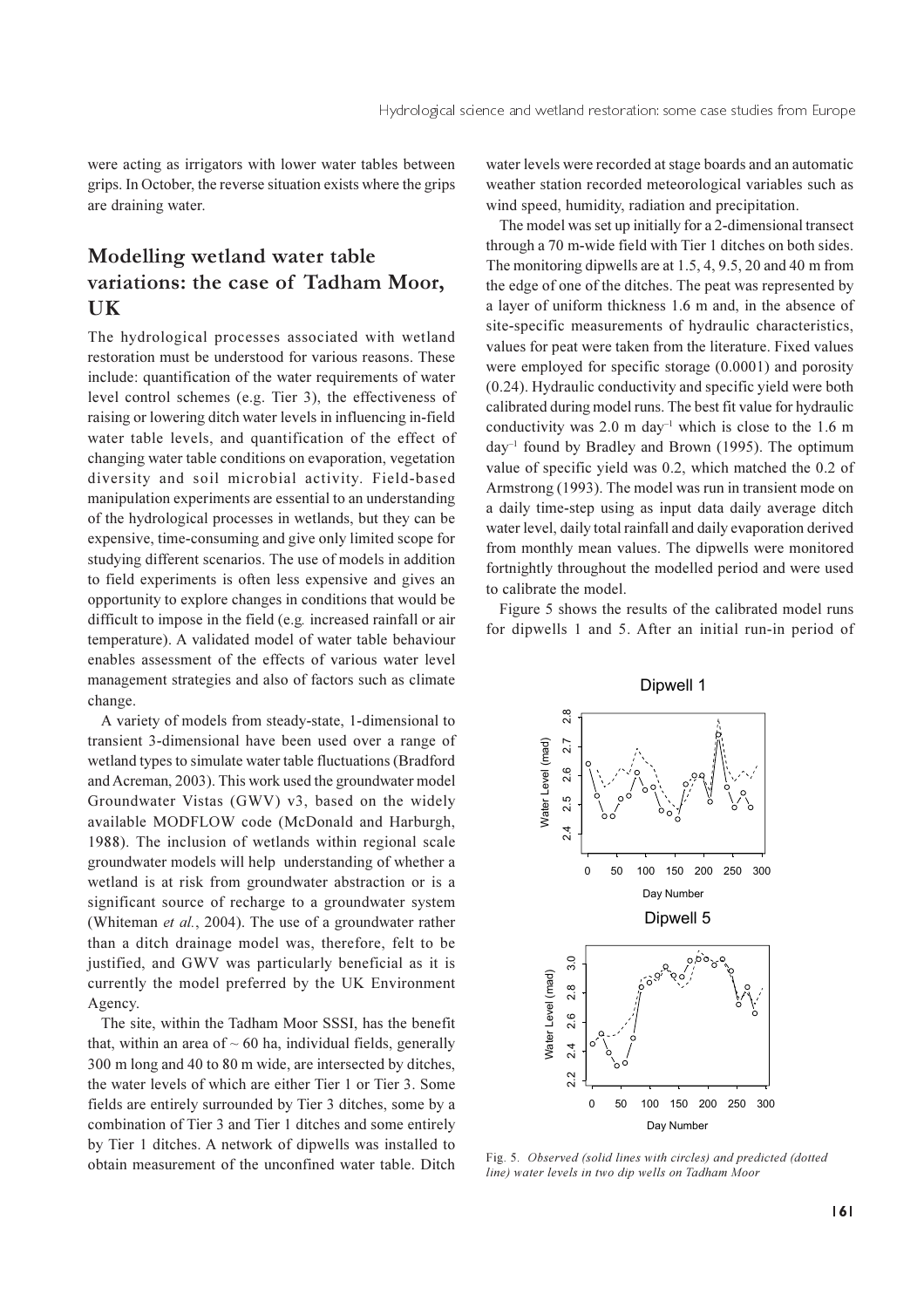approximately 80 days, the model reproduces the observations more accurately at dipwells near to the centre of the field. This result is expected as the steeper water table gradient close to the ditch is more difficult to model than the flatter gradients near the field centre. The model values are generally within 10 cm of the observations which, given the heterogeneity of peat permeability (Bromley *et al.*, 2005) and the current lack of site specific evaporation data, is surprisingly accurate.

The model can now be expanded to the entire field and, eventually, will provide a water table level across the whole site. This will aid the interpretation of vegetation survey data and soil microbe greenhouse gas production.

## Wetland restoration and flood risk: the case of the North Drain, UK

Storage of water on floodplain wetlands after heavy rainfall can reduce flood risk downstream. This is one of the most tangible benefits of wetlands. Acreman et al. (2003) showed that flood peaks on the River Cherwell in central England were increased by 150% by embanking the channel (separating the river from the floodplain) compared with using the floodplain for flood storage. This indicates the potential for restoring the connection between rivers and their floodplains for flood management. The US Corps of Engineers (1972) calculated that 3800 hectares of floodplain storage on the Charles River, Massachusetts would avoid US\$17 million of downstream flood damage each year.

Clearly, for a wetland to act in this way, the storage must be available. A possible conflict arises between hydrological functions and ecological objectives when a wetland water table is maintained at a high level, such that some potential flood storage is already occupied. This issue was studied in the catchment of the North Drain, a 30 km<sup>2</sup> sub-catchment of the River Brue, which contains Tealham and Tadham Moors. This catchment was chosen because 88% of the area is wetland; impacts of wetland storage which could not be demonstrated here would be irrelevant in catchments containing fewer wetlands. In some parts of the catchment, winter water levels were raised under the ESA scheme, introduced under the Agriculture Act (1986) in an attempt to encourage environmentally beneficial farming practices (Tucker and Petterson, 2003). The catchment contains three elements of storage;  $(1)$  in the peat soils;  $(2)$  in drainage ditches; (3) above ground inundation; all of which can alter flood volumes and peak flows downstream. Raising water levels to mean field level (Tier 3 under the ESA scheme) would effectively remove storage elements (1) and (2) during winter months.

In this study, a geographic information system (GIS) was set up to calculate the impacts on flood risk of implementing Tier 3 wetland restoration. The catchment boundary of the North Drain was determined from local ditch management and flow directions derived from a digital elevation model. The length of ditches in the catchment and field areas under ESA Tier 3 management were calculated from local digital maps and local authority payment records respectively.

Two scenarios were developed. The first compared non-ESA conditions with recent Tier 3 coverage. A second compared non-ESA conditions with complete Tier 3 coverage in the peat-covered component of the North Drain catchment, i.e. assuming all farmers took up the ESA scheme. The GIS was used to calculate the volume of storage in all ditches and soils as a difference between Tier 3 water levels (mean field level) and non-Tier 3 (low) water levels created by normal operation of the North Drain pumping station. Total changes in storage were compared with 4.3 Mm<sup>3</sup>, a volume of the median annual maximum flood  $(V_{\text{max}})$ , derived using flow records from 1993 to 2000 and the peaks over threshold model of the Flood Estimation Handbook (Robson and Reed, 1999). For soil water storage, a specific yield value of 0.2 was used (Price et al., 2003; Gilman, 1994; Armstrong, 1993).

The results are shown in Table 1. Even with recent Tier 3 coverage at only 0.68 km<sup>2</sup>, the amount of potential storage taken-up by increased water levels was 1.8% of  $V_{mod}$  and increase which would have a notable effect on downstream flood events.

The hydrological impacts of wetland restoration is demonstrated by calculating the effect of increasing the Tier 3 prescriptions to cover the entire peat-covered component (26.5 km<sup>2</sup>) of Tealham and Tadham Moors. The loss of flood storage would be 84% of a  $V_{\text{med}}$  event.

Table 1. Calculated water volumes in North Drain catchment

| Scenario                  | Soil volume | Soil water<br>m <sup>3</sup> | Ditch water<br>volume $m^3$ | North Drain<br><i>volume</i> $m^3$ | Total volume<br><i>volume</i> $m^3$ | $\%$ V <sub>med</sub><br>m <sup>3</sup> |
|---------------------------|-------------|------------------------------|-----------------------------|------------------------------------|-------------------------------------|-----------------------------------------|
| current Tier 3            | 296,000     | 59200                        | 18,700                      | N/A                                | 78,000                              | 1.8                                     |
| Whole catchment<br>Tier 3 | 15,000,000  | 3,016,000                    | 528,000                     | 40.170                             | 3,584,000                           | 83.8                                    |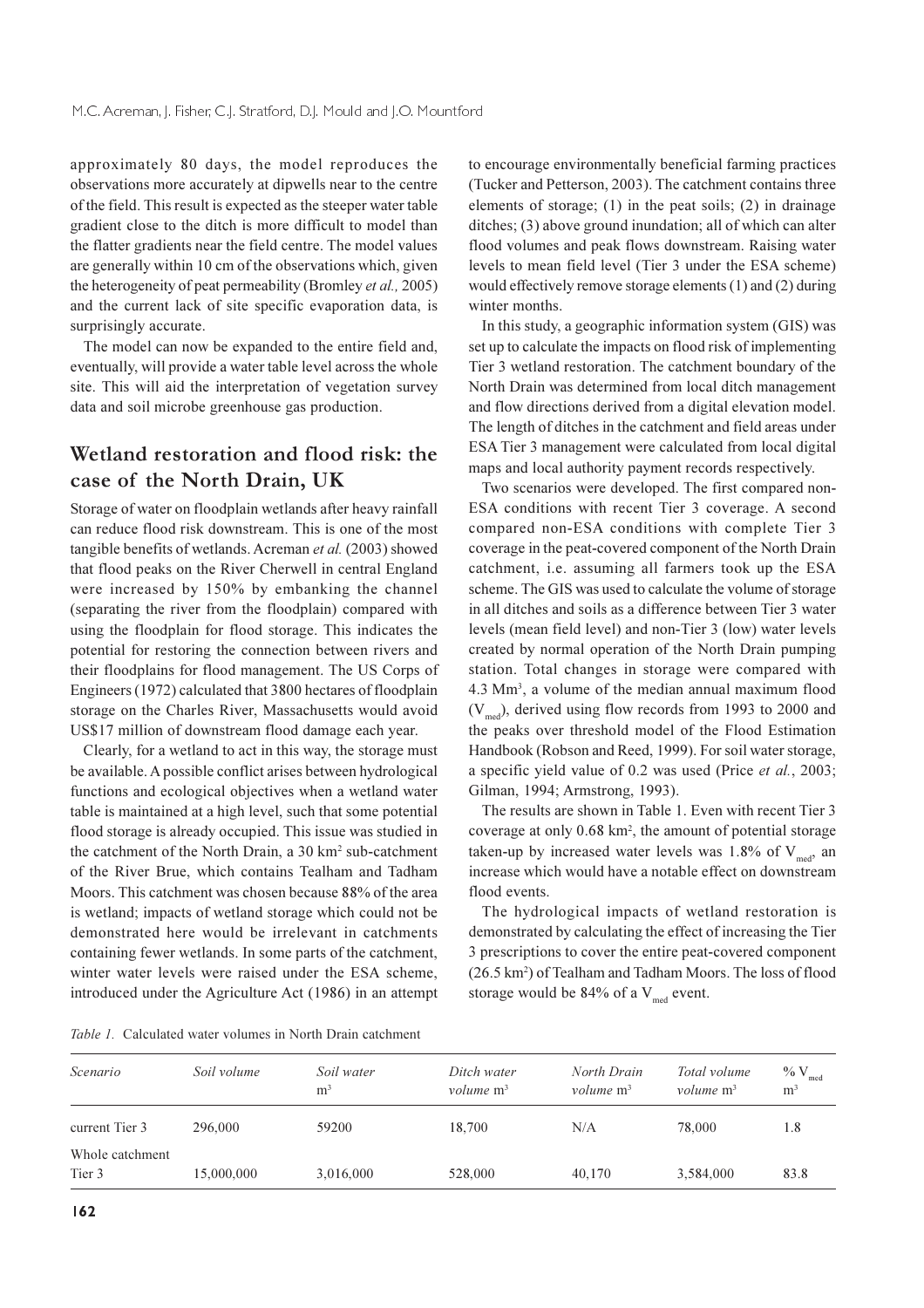The North Drain represents an extreme case where 88% of the catchment is wetland. For other catchments, the loss of storage will likely be a smaller percentage of flood volume. Nevertheless, loss of storage in areas of raised water levels may represent a significant proportion of total flood storage available within the floodplains, which has implications for catchment flood management.

# Reconnecting floodplains and river: the case of the Tisza, Hungary

Implementation of the Water Framework Directive in some EU member states will involve consideration of the ecological and water quality aspects of rivers and their floodplain wetlands. To improve the ecological status of many of Europe's great river systems, there may be a move to increase the hydraulic conductivity between the dredged and canalised rivers and their long abandoned floodplains and oxbow lakes. The positive effects on river water quality (Weng et al., 2003; Brunet et al., 1994; Johnston et al., 1984) and river ecology (Young, 2001) of increased connection of the river with its floodplain wetlands are known. However, the impact of such hydraulic reconnections on the water quality and ecological status of the wetlands is less well understood.

The Tisza River is the largest tributary of the Danube, having a catchment of 157 000 km<sup>2</sup>. The River Tisza has been dredged, straightened, shortened and impounded by flood protection embankments during engineering works that began in the 1880s (Csanyi et al., 2003). Work also disconnected meanders to form more than 150 oxbow lakes. The oxbows on the river side of the flood embankments have received river inputs five times over the past nine years, while those beyond the embankments flood only if the waters breach the embankments. Many of the oxbows have become havens of biodiversity within the Hungarian plains of intensive agriculture. They are characteristically fringed by riparian woodlands and emergent vegetation, have socioeconomic value as fisheries, are sites of recreation and are used for water abstraction for irrigation (Pálfai, 2003a,b). As a result of their use for abstraction, their proximity to agricultural land and their lack of surface inflows, they have become affected by eutrophication, sediment infilling and desiccation (Pálfai, 2003b). Floating-leaved macrophytes, especially *Trapa natans*, cover the surfaces of many of the oxbows, sometimes to the extent that no open water is visible and macrophyte species diversity is suppressed. Their lack of connection to the main river channel, however, has also spared some of them from the cyanide spills in the River Tisza in 2000.

As part of The River Tisza Project, funded by the European

Commission, the water quality and ecological implications of increasing the hydraulic interaction between the main river channel and floodplain oxbows were investigated on a typical floodplain oxbow in the Tisza basin at Csatloi, on the river side of the flood protection embankment. Water, nutrient and sediment fluxes were estimated using a massbalance approach, with groundwater water movements calculated from a grid of boreholes round Csatloi, and surface water influxes calculated from flood heights over a digital terrain model (ref to main Tisza report).

Total nitrogen (TN) and total phosphorus (TP) inputs into the oxbow were calculated using either relationships between stage height and nutrient concentrations where they existed, or mean seasonal concentrations where they did not. Nitrogen losses within the oxbow were compared with estimates published by Jensen et al., (1992) and Schernewshi (2003) and in-lake P concentrations were calculated using the P budget equation devised by Osborne (1980) for shallow eutrophic lakes. Using this combined approach, surface water, TN and TP fluxes between the river and oxbow, and the resulting in-lake concentrations were calculated on a daily basis. A comparison between the predicted and actual lake depth using data gathered from July 2003 to May 2004 showed the model to be within 5 cm of actual recordings. Predicted TN and TP concentrations differed from actual measurements taken on 15 occasions between June 2002 and April 2004 by, for TN a maximum of 0.74 mg  $l^{-1}$  with a mean of 0.44 mg l<sup>-1</sup> and for TP a maximum of 0.3 mg l<sup>-1</sup> with a mean of 0.068 mg  $l^{-1}$ . In-lake chlorophyll-a concentrations were calculated as a function of TP, TN and air temperature. Pre-existing generalised equations which predict the relationship between chlorophyll and P concentrations were not appropriate as these were developed for deep lakes, where P is often limiting, rather than for shallow lakes where either N or P can be the limiting nutrient (James et al., 2003; Fisher, 2003; van de Molen et al., 1998).

The in-lake water depth, sediment inputs, TN, TP and chlorophyll concentrations were calculated for the current situation from 1996 to 2004 and compared with the same variables predicted by lowering the elevation at which the Tisza River can flow into the oxbow by 75cm.

Table 2 summarises the monitored water quality characteristics of Csatloi and the Tisza River. Growth season (GS) (May–October) and winter season (WS) (November– April) concentrations are shown separately only where differences between the two are significant ( $p<0.05$ ). The results show that if flooding frequency into the oxbow is increased, in-lake TP concentrations will decrease, but TN increases (Fig. 6 a,b). This is to be expected, given that the Tisza river has similar TP concentrations but greater TN concentrations than the oxbow (Table 2). TP concentrations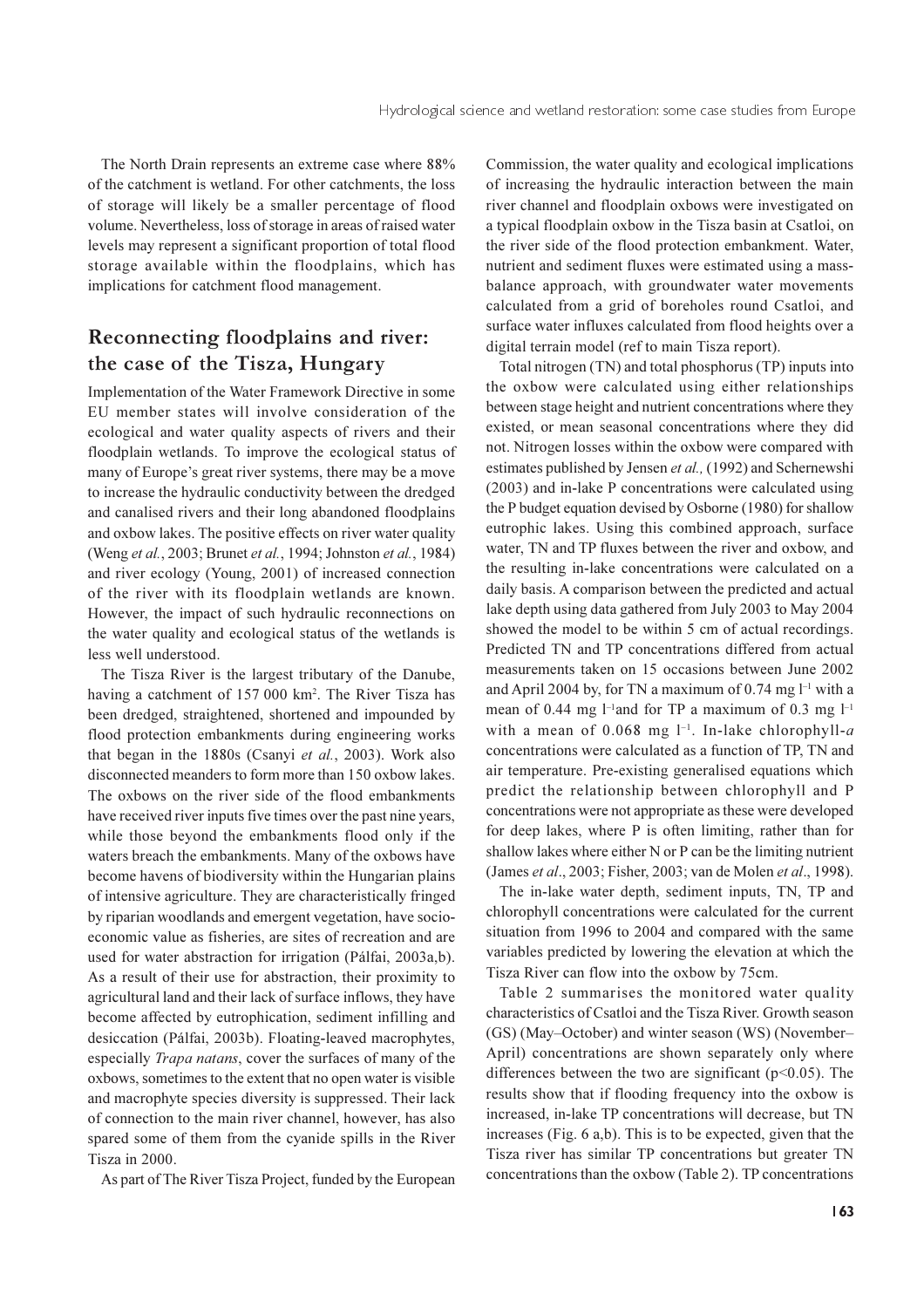Table 2. Summary of the mean growth season (GS), winter season (WS) or annual concentrations of nutrients, suspended sediment and chlorophyll in the Csatloi oxbow  $(n=12)$  and River Tisza  $(n=174)$ . Separate values for growth and winter seasons are shown where there is a significant  $(p<0.05)$  difference between seasons.

|                                                                                                                                                                             |          | <b>CSATLOI</b>             |                                                                                        |                                | <b>TISZA</b>       |        |
|-----------------------------------------------------------------------------------------------------------------------------------------------------------------------------|----------|----------------------------|----------------------------------------------------------------------------------------|--------------------------------|--------------------|--------|
|                                                                                                                                                                             | GS       | $W\!S$                     | Annual                                                                                 | GS                             | WS                 | Annual |
| Total nitrogen (mg l <sup>-1</sup> )                                                                                                                                        |          | $\mathrm{n}/\mathrm{a}$    | 0.9                                                                                    | 1.66                           | 2.29               | n/a    |
| Nitrate-N $(mg l^{-1})$                                                                                                                                                     |          | 0.59                       | n/a                                                                                    | 1                              | 1.69               | n/a    |
| Total phosphorus ( $\mu$ g l <sup>-1</sup> )                                                                                                                                |          | 153                        | n/a                                                                                    | n/a                            | n/a                | 153    |
| Orthophosphate ( $\mu$ g l <sup>-1</sup> )                                                                                                                                  |          | n/a                        | 25                                                                                     | n/a                            | n/a                | 63     |
| Suspended sediment (mg l <sup>-1</sup> )                                                                                                                                    |          | n/a                        | 15                                                                                     | n/a                            | n/a                | 58     |
| Chlorophyll-a $(\mu g I^{-1})$                                                                                                                                              |          | $\mathfrak{2}$             | n/a                                                                                    | n/a                            | n/a                | 6.8    |
| 600<br>500<br>400<br>TP $\mu$ g $\vdash$ <sup>1</sup><br>300<br>200<br>100<br>$\mathsf 0$<br>$Jan-96$<br>$Jan-99$<br>$Jan-00$<br>$Jan-98$<br>$Jan-02$<br>$Jan-97$<br>Jan-01 | $Jan-03$ | TN mg $I^{-1}$<br>$Jan-04$ | 5<br>4<br>3<br>$\overline{\mathbf{c}}$<br>1<br>0<br>$Jan-96$<br>$Jan-98$<br>$Jan-97$   | Jan-99<br>Jan-00<br>Jan-01     | Jan-02<br>$Jan-03$ | Jan-04 |
| 70<br>60<br>Chlorophyll-a µg I-<br>50<br>40<br>30<br>20<br>10<br>0                                                                                                          |          | Depth <sub>m-1</sub>       | 9<br>8<br>$\overline{7}$<br>6<br>5<br>3<br>$\overline{c}$<br>$\mathbf{1}$<br>$\pmb{0}$ |                                |                    |        |
| $Jan-96$<br>$Jan-00$<br>$Jan-02$<br>$Jan-98$<br>$Jan-99$<br>$Jan-97$<br>$Jan-01$                                                                                            | $Jan-03$ | $Jan-04$                   | Jan-96<br>Jan-98<br>$Jan-97$                                                           | $Jan-99$<br>$Jan-00$<br>Jan-01 | Jan-03<br>Jan-02   | Jan-04 |

Fig. 6. Predicted TP concentration, TN concentration, chlorophyll-a concentration and lake depth of Csatloi oxbow as a result of increased flood interaction with the Tisza River.  $0 =$  present situation,  $1 =$  prediction if elevation at which river could flood into oxbow was reduced by 75 cm.

are predicted to be lower as a result of the reduced residencetime which is a function of Osborne's (1980) P budget equation. Lower residence-times are likely to reduce P sedimentation in the lake and facilitate P export from the lake when flood waters drain. The influxes of nitrogen may have implications for the eutrophication of Csatloi as it is characterised by a low N:P ratio (TN:TP  $\leq 10$  by weight) which suggests a tendency towards N limitation in summer. The result is expected given that Csatloi is shallow, eutrophic and macrophyte-dominated, a type likely to be N-driven (Fisher, 2003; James et al. 2003, van de Molen et al., 1998). The situation could result in an increase in phytoplankton standing stock, though the predicted chlorophyll- $a$ 

concentrations do not reflect this (Fig. 6c). This may be a result of the corresponding decrease in TP concentrations a result of the flushing effect of the inflows which have TP concentrations similar to the oxbow, while TN concentrations in the river are much greater than those in the oxbow (Table 2). Figure 6d shows that reconnection will increase lake level fluctuation, with the lake drying out some years and these may lead to a loss of emergent and submerged macrophytes (Coops et al., 2003).

The Tisza case study illustrates that while increased interaction between river and its floodplain wetlands may benefit river ecology, water quality and hydrology, the effects on wetlands that have been long abandoned as a result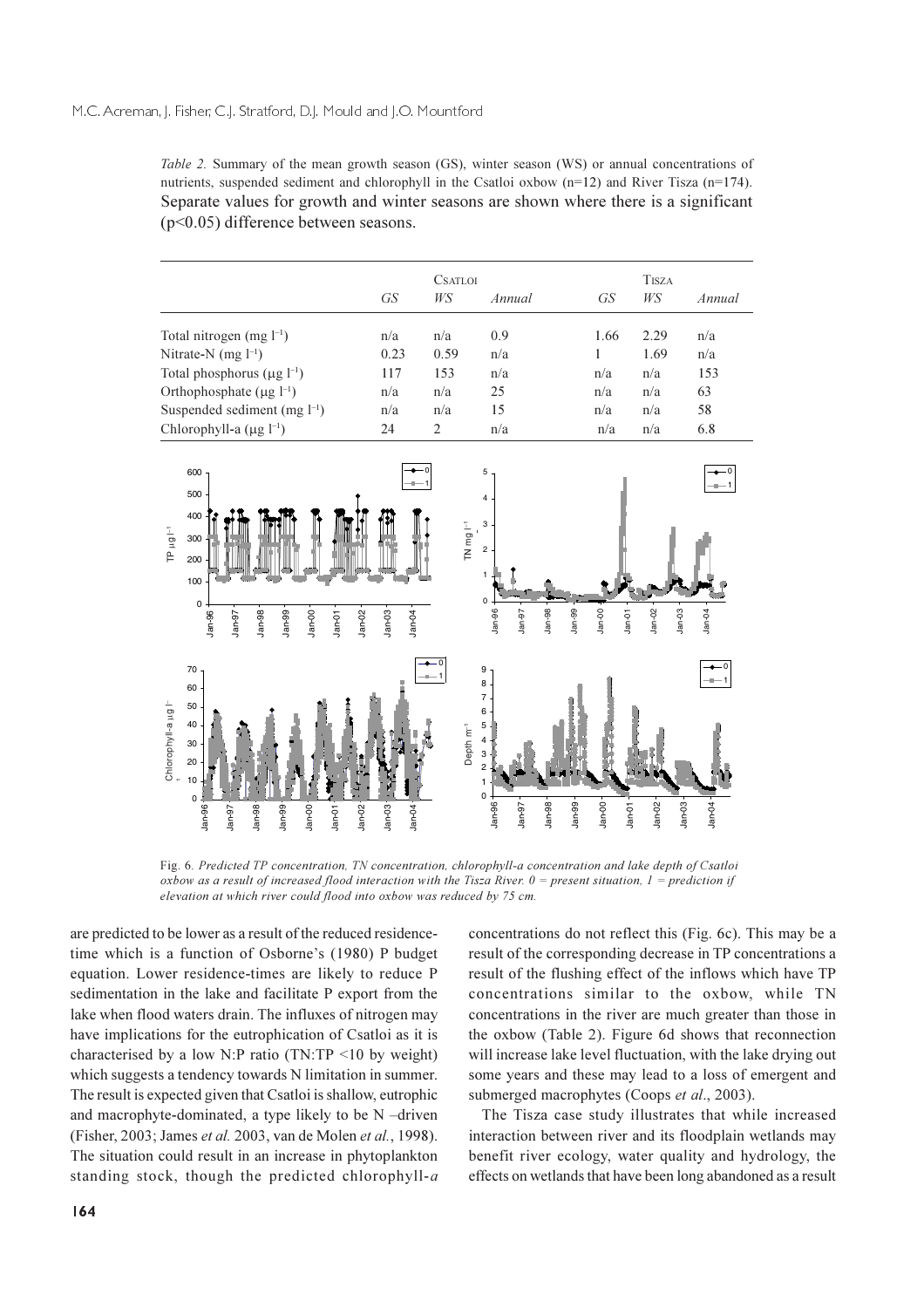of anthropogenic activity have to be considered. The input of floodwaters into floodplain wetlands can alter the hydrological and nutrient budgets as well as causing direct physical disturbance. Natural floodplain-wetlands that have developed in response to frequent disturbance may have a high biodiversity (Van Geest et al., 2005) but those that have developed in infrequently disturbed conditions will not be so well adapted. A renewed period of river-floodplain interaction may result in reduced ecological status and water quality before the wetland flora and physical and chemical functioning adapt to the new regime. The case of the River Tisza oxbows may be a valuable example of the problems faced when attempting to naturalise floodplain wetlands adjacent to a heavily modified river.

# Planning large-scale wetland restoration: is there enough water? the case of the Great Fen, UK

Over the past two millennia, the Fenland basin of eastern England has changed from a primeval wetland of fens. swamp, carr and open water to an almost entirely arable landscape, such that by 1900, only three small areas of 'wild' fen habitat survived i.e.  $\leq 0.1\%$  of the original resource (Colston 2003). In that time, many species were lost entirely from Fenland e.g. Large Copper butterfly (Lycaena d. *dispar*) and Marsh Fleawort (*Tephroseris palustris*) and the range and population of many others declined catastrophically...

From the early 1990s, a 'Wet Fens for the Future' programme stimulated wetland restoration, habitat conservation and new livelihoods for the people of the Fenland and, by 2005, six major ecological restoration schemes had begun, to re-create fens, swamps, wet grassland and open water on land that could be released from agricultural production. One of the largest of these restoration schemes is at the western margin of the basin: the Great Fen, linking Holme and Woodwalton National Nature Reserves (Gerrard, 2004). A core of highly modified wetland habitat in the nature reserves is surrounded by land that has been pump-drained over several centuries and converted to intensive arable agriculture.

For the ecological restoration of wetlands to be successful, it is usually assumed that the restored habitat must have a comparable composition, productivity and nutrient retention to the 'target habitat', and that it must be sustainable (i.e. capable of perpetuating itself without frequent human intervention). Further, it must resist invasion by new species. and all components and biotic interactions must be in place, i.e. it must have functional integrity (Hughes et al., 2005).

For the wetland complexes of the Fenland basin, it was axiomatic that successful restoration should be based upon appropriate hydrology. To that end, the restoration schemes have undertaken eco-hydrological research to ensure that the correct amount of water is available at the right time of vear and that it is of suitable quality.

In the particular example of the Great Fen, CEH was commissioned to assess the scheme area (Mountford et al., 2002), and answer the following hydro-ecological questions:

- (a) What were the water resources within the scheme area, their present usage and their potential availability for restoration?
- (b) What were the likely water demands of re-created wetland habitats in the scheme area?
- (c) How would these demands be affected under scenarios of climate change?
- (d) Integrating water-regime requirements of vegetation with likely water resources, which habitats could be restored, in which parts of the scheme area and how extensive would they be?

The first step was to provide background information on the water-regime requirements of those plant species and vegetation communities that were central to the vision of the target wetlands. Considerable progress has been made in relating the composition of vegetation to the prevailing and historical water regimes and, in recent years, there has been a focus on the water-supply mechanism under which the (semi-) natural community occurs normally (Wheeler et al., 2004) and the use of Sum Exceedence Values (Sieben, 1965) to quantify how much a habitat could be stressed by drought or waterlogging before it was damaged (e.g. Gowing et al., 2002). The Great Fen research also assessed the use of evaporation to characterise how much water a habitat or community required and consumed (Mountford et al., 2002). This approach allowed the restoration planners to compare, directly, the water-regime needs of the arable crops present now with those of restored wetland habitats. To assess vegetation water requirements, the Great Fen work adopted the crop coefficient methodology (Allan et al., 1998), which has lately been increasingly applied to non-crop vegetation (Fermor et al., 2001).

Looking at the Great Fen scheme area, the ecologists characterised the present vegetation and distribution of species both within the relict fens and throughout the arable landscape. At the same time, the hydrologists quantified the water resources for the scheme area, identified where and in what quantities water entered and left the area and what demands were made of that water by both nature conservationists and farmers. The resultant water budget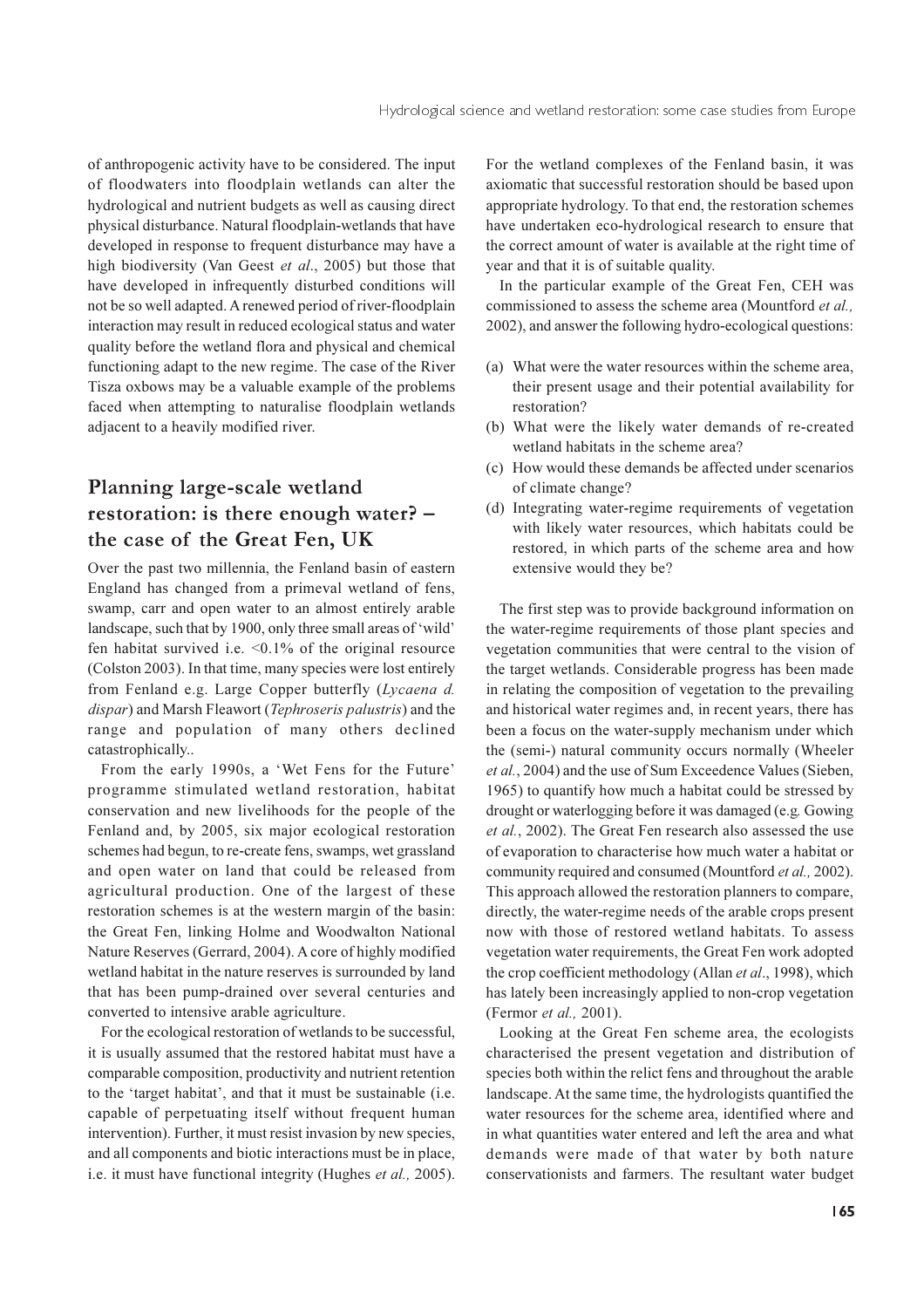could be altered to take account of potential changes in (a) the management of the streams feeding the scheme area; (b) the potential diversion from adjacent catchments through the drainage network; (c) differences in evapotranspiration from a variety of wetland and crop types; and (d) changes to abstraction and/or the amount of water leaving the scheme area through the Bevill's Leam pump (the control structure on the only outlet from the Great Fen area).

The focus of the hydro-ecological work was to compare the requirements of the target habitats with the practicality and likelihood that these conditions could be provided in the scheme area. Figure 7 shows a clear summer water deficit for wetland vegetation, with insufficient water to meet full evaporative demand (mean shortfall for reedswamp ca. 3.3) million  $m^3$ ).

If wetland restoration were to be attempted over most of the scheme area, then some of the winter excess water would have to be stored to meet summer demand. A soil moisture accounting model was used to assess the implications of different volumes of storage plus the duration/severity of any stress period (drought, etc.) (Mountford et al., 2002). The relationship between the amount of water storage and the area of wetland that could be supported was examined and predictions were made under a range of scenarios, assuming that it would be possible to move water around and that there is no continued requirement for agricultural irrigation within the scheme area. It was concluded that there was sufficient water for the whole restoration scheme in 84% of years, assuming that winter discharge (from the scheme area) at the outlet pump could be reduced significantly. At other times, some diversion from other catchments might be considered.

To supply working design options for the Great Fen project, soil moisture accounting models were used to estimate: (a) the water balance; (b) the area of each habitat that could be supported; (c) the between-year variation in water-balance; and (d) the potential stress on the target habitats. The context for these plans was an assumption that the restored Great Fen would consist of a mosaic of habitats, including dry and wet grassland and a complex of fen, reed and open water. Each habitat was modelled separately but linked by water-fluxes, with two external resources: summer irrigation (for wet grassland) and topping up of the fen complex in the winter. Rainfall, transpiration and drainage were factors in each model, which predicted soil-moisture deficit, evaporation rates and average annual runoff. The scenarios were then integrated through a Geographical Information System, using output from the models and micro-topographic information derived from LIDAR imagery. The approach assumed a winter take-off of 3 Mm<sup>3</sup> for reed and open water, and a potential summer take of up to 1.8 Mm<sup>3</sup>. The habitat types were distributed on the basis of elevation. Up to 7.2 km<sup>2</sup> of fen (water-levels allowed to fall naturally through the summer) and  $5.0 \text{ km}^2$  of wet grassland (requiring summer irrigation) could be restored in the scheme area under this scenario, provided there was winter storage of 3 Mm<sup>3</sup> of upland runoff. The remainder of the site might initially be restored to dry grassland. Such calculations assume current climate conditions. However, the evidence is persuasive that the climate is changing with resulting potential impacts on water available to the Great Fen scheme. Amongst the various possible scenarios, one (the UKCIP Medium-high forecast) was tested for its possible impact on the project. This scenario includes a reduction in summer rain of 39% by 2080, an increase in summer evaporation by 48% and an increase in winter rainfall of 21%. This implies a need for more storage capacity or a reduced area of restored wetland.

Hydro-ecological science is being used to ensure that both viable farming and successful habitat restoration can co-



Fig. 7. Great Fen Project: Water deficit if the entire restored area was covered with specified wetland habitats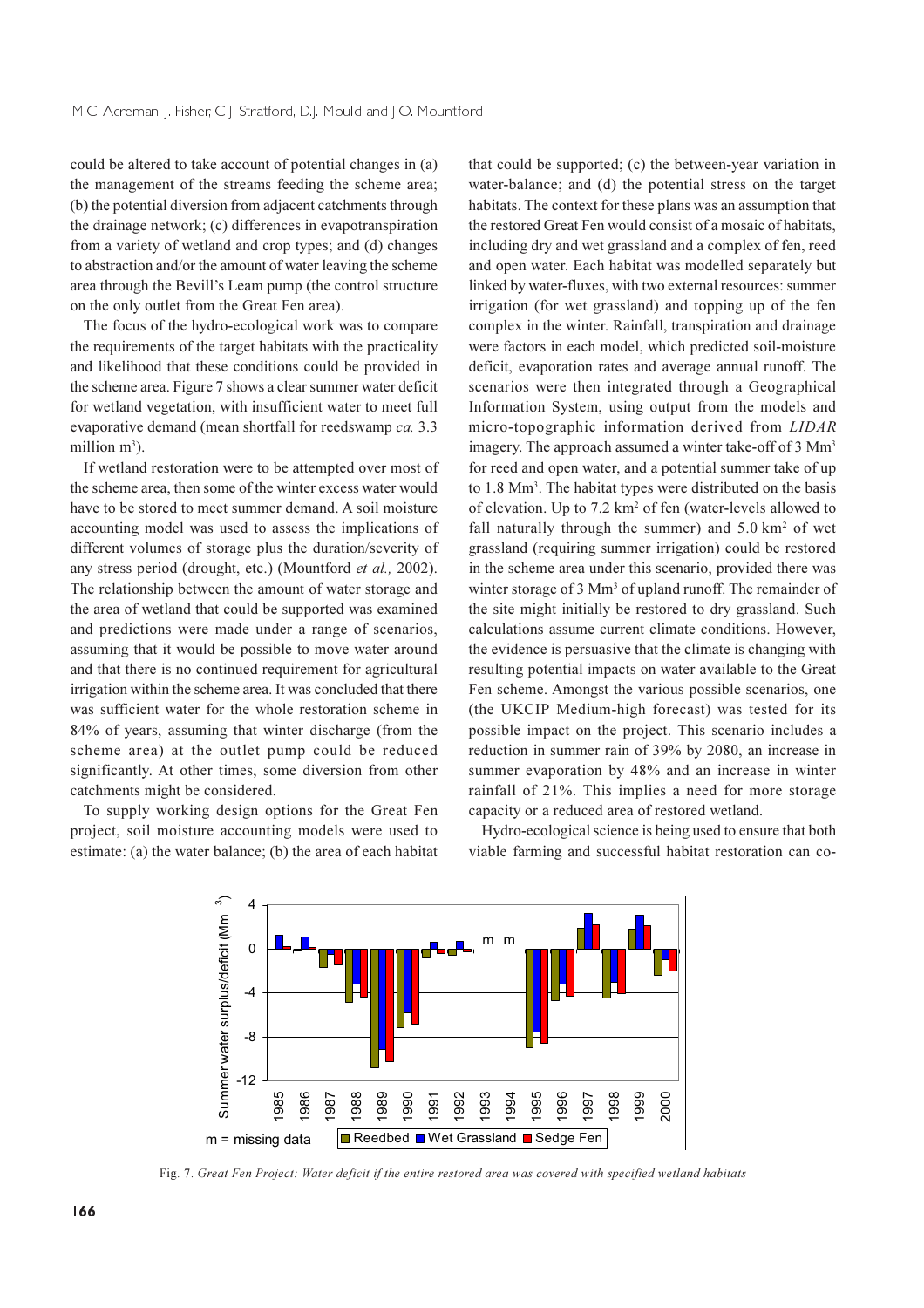exist within this region. It is likely that such research will become yet more intimately involved in environmental planning for fenland.

# Conclusions

This paper has described some of the major hydrological issues associated with the restoration of wetlands in Europe.

- Water availability for restoration at required times The Great Fen case study shows that, due to competing demands for water resources (such as abstraction for agriculture and public supply), there may not be sufficient water available in summer to achieve restoration without water storage or diversion from other catchments. Furthermore, water may become more scarce under a future climate when rainfall is likely to decrease and evaporation to increase in summer.
- The role of models in assessing the likely success of restoration

In all the case studies, models have proved invaluable in identifying and quantifying hydrological interactions between the wetland and surrounding ditches (Tadham Moor), river (Tisza) and catchment (Great Fen). Such models provide an inexpensive way of assessing wetland restoration methods and needs. Wetland modelling, especially over a larger catchment scale, however, is still in its infancy and the issues highlighted here point towards a need for models than can work on both site specific and catchment scales.

The effectiveness of ditch water level management on in-field wetness

Manipulation of ditch water levels is a key management tool in many wetlands. However, the Tadham Moor case study has demonstrated that because of the low hydraulic conductivity of wetland soils, desired water table levels may be achieved only immediately adjacent to the ditches.

The utility of reconnecting river channels to floodplains and oxbow lakes

Studies into the feasibility of wetland restoration at Tadham Moor and of the River Tisza oxbows highlight that where wetland morphology has been altered, hydrological solutions alone may be insufficient to bring about the desired restoration. As a result of the lowering of the bed of the River Tisza bed in relation to its floodplain and the loss of natural shallow channels over Tadham Moor, the re-flooding or rewetting efforts are

unlikely to bring about the desired natural fluctuations in the water balances of these wetlands. Restoration efforts must consider the re-instalment of natural landscape features, where possible, as well as manipulating the hydrology.

The impact of restoration on the hydrological function  $\bullet$ of wetlands

Restoration of Tadham wetlands results in a loss of potential flood storage within the North Drain catchment. While the Tisza oxbows are also potential flood storage reservoirs, the occasional influx of nutrient-rich water, sediment and changes in water levels could reduce the ecological status of the oxbows, though flood storage and increased flooding of the river onto its wetlands may benefit the Tisza River hydrology, water quality and ecology.

These case studies highlight that wetland restoration is a large balancing act, taking into account on the one hand wetland specific water resource requirements, hydrology, wetland morphology and ecological value and on the other hand, the role of that wetland within the catchment and the effect of such restoration on wider hydrological and ecological priorities.

These examples of wetlands are from temperate Europe, where considerable knowledge and data exist. Yet, even here, major gaps in understanding could lead to inappropriate restoration measures. Moreover, many of the most threatened international wetlands are in developing countries where few data exist and little research is being undertaken. It is not possible to transfer knowledge of temperate European wetlands directly to ephemeral wetlands in the arid and semi-arid regions of the Mediterranean or Middle East. Important decisions have to be taken on the protection of wetlands, such as dambos in Zimbabwe, even though knowledge is sparse and contradictory (McCartney, 2000). Improving guidance on wetland restoration will require considerable future research, hydrological data and models capable of predicting the consequences of options before expensive and irreversible actions are taken.

### **References**

- Acreman, M.C., Mountford, J.O., McCartney, M.P., Wadsworth, R.A., Swetnam, R.D., McNeil, D.D., Manchester, S.J., Myhill, D.G., Broughton, R.K. and Hudson, J., 2000. Integrating wetland management, catchment hydrology and ecosystem functions. Annual Report. CEH, Wallingford, UK. 112pp.
- Acreman, M.C., Riddington, R. and Booker, D., 2003. Hydrological impacts of flood-plain restoration. Hydrol. Earth Syst. Sci., 7, 75-86.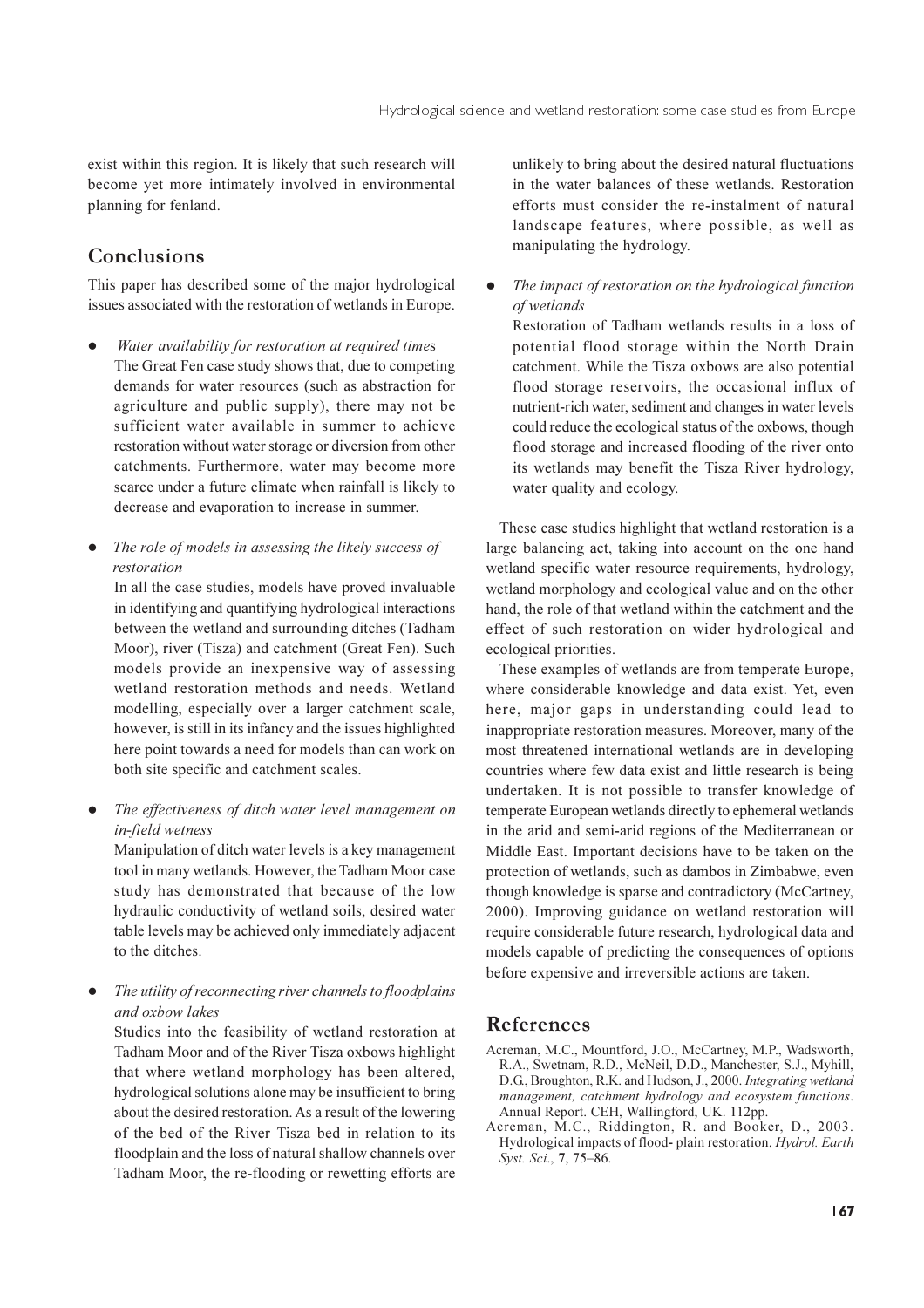- Allan, R.G., Pereira, L.S., Raes, D. and Smith, M., 1998. Crop evapo-transpiration: guidelines for computing crop water requirements. FAO Irrigation and Drainage Paper 56, FAO, Rome, Italy. 87pp.
- Armstrong, A.C., 1993. Modelling the response of in-field water tables to ditch levels imposed for ecological aims: a theoretical analysis. Agr. Ecosyst. Environ., 43, 345-351.
- Bradford, R. and Acreman, M.C., 2003. An application of MODFLOW to assess the hydrological functioning of the Pevensey Levels, a low wet grassland in East Sussex, UK. Hydrol. Earth Syst. Sci., 7, 43-56.
- Bradley, C. and Brown, A.G., 1995. Shallow groundwater modeling and the overbank contribution to a small floodplain bog. In: Geomorphology and Groundwater, A.G. Brown (Ed.), Wiley, Chichester, UK. 22-45.
- Bromley, J., Robinson, M. and Barker, J.A., 2004. Scaledependency of hydraulic conductivity: an example from Thorne Moor, a raised mire in South Yorkshire, UK. Hydrol. Process., 18 973 - 985
- Brunet, R.C., Pinay, G., Gazelle, F. and Roques, L., 1994. Role of the floodplain and riparian zone in suspended matter and nitrogen retention in the Adour River. South-West France. Regul. River.: Res. Manage., 9, 55-63.
- Bullock, A. and Acreman, M.C., 2003. The role of wetlands in the hydrological cycle. Hydrol. Earth Syst. Sci., 7, 75-86.
- Csanyi, B., Gulyas, P., Nemeth, J. and Kavron, V., 2003. Ecological characteristics of the Tisza River and its oxbows. Internal report for VITUKI, H-1095 Budapest, Kvassay Jenõ út 1, H-1453 Budapest, Hungary.
- Colston, A., 2003. Beyond preservation the challenge of ecological restoration. In: Decolonising nature: strategies for conservation in a post-colonial era, W.M. Adams and M. Mulligan (Eds.), Earthscan, London, UK. 213pp.
- Coops, H., Beklioglu, M. and Crisman, T.L., 2003. The role of water-level fluctuations in shallow lake ecoystems - workshop conclusions. Hydrobiologia, 506-509, 23-27.
- Dahl, T.E. and Johnson, C.E., 1991. Wetlands status and trends in the conterminous United States. US Department of Interior, Fish and Wildlife Service, Washington D.C., USA. 28pp.
- Davis, T.J., 1994. The Ramsar Convention manual. A guide to the Convention on wetlands of international importance. Ramsar Convention Bureau, Gland, Switzerland. 207pp.
- Dugan, P.J., 1993. Wetland conservation  $-$  a review of current issues and required actions. IUCN, Gland, Switzerland. 101pp.
- Fisher, J., 2003. Nitrogen-limited lakes: their occurrence, basis and characteristics. PhD Thesis, University of Liverpool, UK. 275pp.
- Gavin, H., 2003. Scoping study on guidance for the monitoring of wetlands under the requirements of the Water Framework Directive. WFD Technical Report EMC(02)01\TR. Environment Agency, Bristol, UK. 85pp.
- Fermor, P.M., Hedges, P.D., Gilbert, J.C. and Gowing, D.J.G., 2001. Reedbed evapo-transpiration rates in England. *Hydrol*. Process., 15, 621-631.
- Gerrard, C., 2004. The Great Fen project. http:// www.greatfen.org.uk/project.pdf
- Gilman, K., 1994. Hydrology and Wetland Conservation. Wiley, Chichester, UK. 101pp.
- Gowing, D.J.G., Lawson, C.S., Youngs, E.G., Barber, K.R., Rodwell, J.S., Prosser, M.V., Wallace, H.L. Mountford, J.O. and Spoor, G., 2002. The water regime requirements and the response to hydrological change of grassland plant communities. Final report by Cranfield University to Defra (Project BD1310). 85pp.
- Hughes, F.M.R., Colston, A. and Mountford, J.O., 2005. Restoring riparian ecosystems: the challenge of accommodating variability and designing restoration trajectories. Ecol. Society 10, art.12 URL: http://www.ecologyandsociety.org/vol10/iss1/art12/
- Hollis, G.E. and Thompson, J.R., 1998. Hydrological data for wetland management. J. Chart. Inst. Water Environ. Manage.,  $12.9 - 17.$
- James, C., Fisher, J. and Moss, B., 2003. Nitrogen-driven lakes: The Shropshire and Cheshire Meres. Arch. Hydrobiol., 158, 249– 266
- Jensen, J.P., Jeppesen, E., Kristensen, P., Bondo, P., Sondergaar, C. and Sondergaard, M., 1992. Nitrogen loss and denitrification as studied in relation to reductions in nitrogen loading in a shallow, hypertrophic lake (Lake Sobygard, Denmark). Int. Rev. Gesamten Hydrobiol., 77, 29-42.
- Johnston, C.A., Bubenzer, G.D., Lee, G.B., Madison, F.W. and McHenry, J.R., 1984. Nutrient trapping by sediment deposition in a seasonally flooded lakeside wetland. J. Environ. Qual., 13,  $283 - 290$
- Maltby, E., Immirzi, C.P. and Safford, R.J., 1996. Tropical lowland peatlands of southeast Asia. IUCN, Gland, Switzerland. 293pp.
- McCartney, M.P., 2000 The water budget of a headwater catchment containing a dambo. Phys. Chem. Earth. B. 25, 611-616.
- McCartney, M., de la Hera, A., Acreman, M.C. and Mountford, M.O., 2000. An investigation of the water budget of Wicken Fen. Report to National Trust. CEH Wallingford, UK. 76pp.
- McDonald, M.G. and Harburgh, A.W., 1988. A modular threedimensional, finite difference groundwater flow model. Techniques of Water Resources Investigations. Book 6, Chapter A1, US. Geological Survey, Washington, D.C., USA. 87pp.
- Meynell, P-J. and Qureshi, M.T. 1995 Water resources management in the Indus river delta, Pakistan. Parks - Intern. J. Prot Area Mang. 5, 2, 15-23.
- Mitsch, W.J. and Gosselink, J.G. 1993. Wetlands, Van Nostrand Reinhold, New York, USA.
- Mountford, J.O., McCartney, M.P, Manchester, S.J. and Wadsworth, R.A., 2002. Wildlife habitats and their requirements within the Great Fen Project. Final CEH report to the Great Fen Project Steering Group, CEH, Monks Wood, UK. 87pp.
- Négrel, P., Sgouridis, F., Petelet-Giraud, E. and Maltby, E., 2005. EUROWET: Integration of European wetland research in sustainable management of the water cycle. Final report. GOCE-CT-2003-505586. European Commission, Brussels. 302pp.
- Organisation for Economic Cooperation and Development, 1996. Guidelines for aid agencies for improved conservation and sustainable use of tropical and sub-tropical wetlands. Guidelines on aid and environment No 9. OECD, Paris, France. 91pp.
- Osborne, P.L., 1980. Predictions of phosphporus and nitrogen concentrations in lakes from both internal and external loading rates. Hydrobiologia, 69, 339-233.
- Pálfai, I., 2003a. Oxbow lakes in Hungary. Ministry of Environmental Control and Water Management, Budapest, Hungary.
- Pálfai, I., 2003b. The hydrology and rehabilitation of oxbow lakes of the Hungarian section of the River Tisza. Translated by M. Mondaki. Ministry of Environmental Control and Water Management, Szeged, Hungary. 128pp.
- Price, J.S., Heathwaite, A.L. and Baird, A.J., 2003. Hydrological processes in abandoned and restored peatlands: an overview of management approaches. Wetlands Ecol. Manage., 11, 65-83.
- Ramsar Convention Bureau, 2000. Developing and implementing National Wetland Policies. Ramsar handbooks for the wise use of wetlands No 2. Ramsar Convention Bureau, Gland, Switzerland.